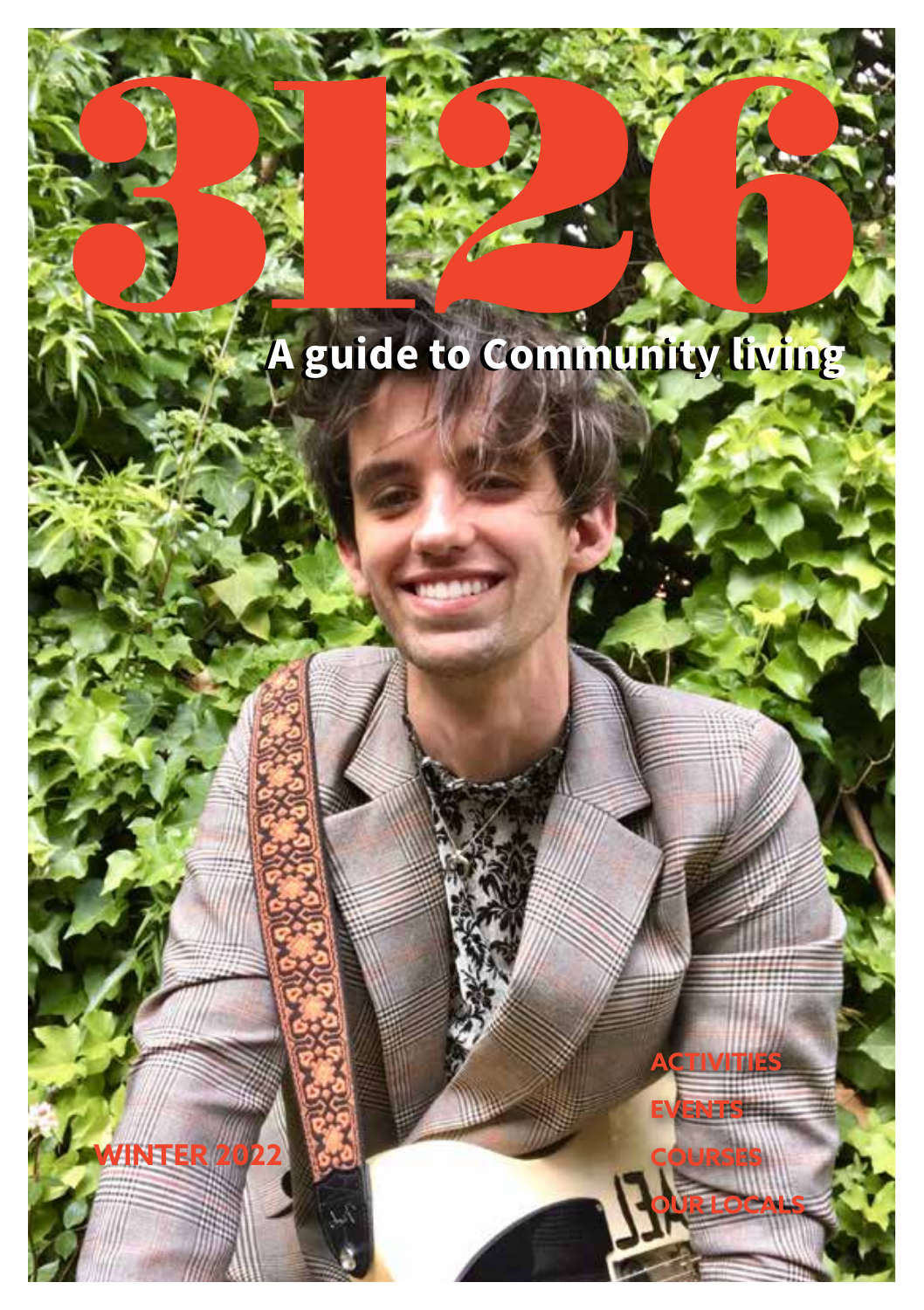

#### **About the magazine**

**3126** is an independent community magazine produced quarterly by a small team of local volunteers, supported by Canterbury Neighbourhood Centre (CNC).

The editorial team welcomes feature article ideas and suggestions, as well as more volunteers to assist with the publication.

The magazine is loyally distributed by a group of volunteers co-ordinated through the Canterbury Community Action Group (CCAG) www.ccag.net.au

### **3126 MAGAZINE**

2 Rochester Road Canterbury VIC 3126 3126@canterburynh.org.au 03 9830 4214



Canterbury **CNC** Neighbourhood

# $\bullet$

**Front cover image:** Raphael Love, local singersongwriter

**Page 1:** Mural (detail) by Strathcona Girls Grammar located under the railway bridge wall on Canterbury Rd between The Maling Room and Outlaw Café. Image by Ray Gruchy

#### **ALL RIGHTS RESERVED**

All content in this publication is copyright and may not be reproduced in whole or in part in any form without the express permission of the publisher. The views and opinions expressed in this publication are those of the businesses represented in this issue and not necessarily Canterbury Neighbourhood Centre. All care is taken to ensure the accuracy in editorial and advertising however the material constitutes information and not advice.



**Tracey Martin** Manager CNC



**Anna Martin** Program & Marketing Coordinator CNC

**Jenny Norvick** Writer & editor Volunteer CNC





**Joanne Marchese** Graphic design & Production





# Characters Creativity Community

Canterbury is rich with local historical characters, some of whom were brought to life by James Nicolas on our Historical Walking Tour. Tales of these community founders are shared on page 10.

In Get to Know Your Neighbour we introduce Raphael Love. Raphael found his creative passion for music and poetry at an early age and shares some of his recent work with us on page 13.

Guiding creates a safe community for girls and young women. The Canterbury chapter encourages members to create, learn and explore their own way with experienced volunteers. Learn more about the community impact of guiding on page 14.

On page 16 we reflect on the life and work of local artist and sculptor, Graeme Foote, who left a timeless, creative legacy for Canterbury and beyond.

KNITWHITS, a creative group of crafters, demonstrate the power of community in supporting each other and helping those in need.

Canterbury Neighbourhood Centre introduces a range of new lifestyle workshops for all ages, a taste of what 's to come when the Canterbury Community Precinct opens in late 2022. See pages 5-7 for all the details.

And give Chris's Red Lentil soup a try, guaranteed to warm you up!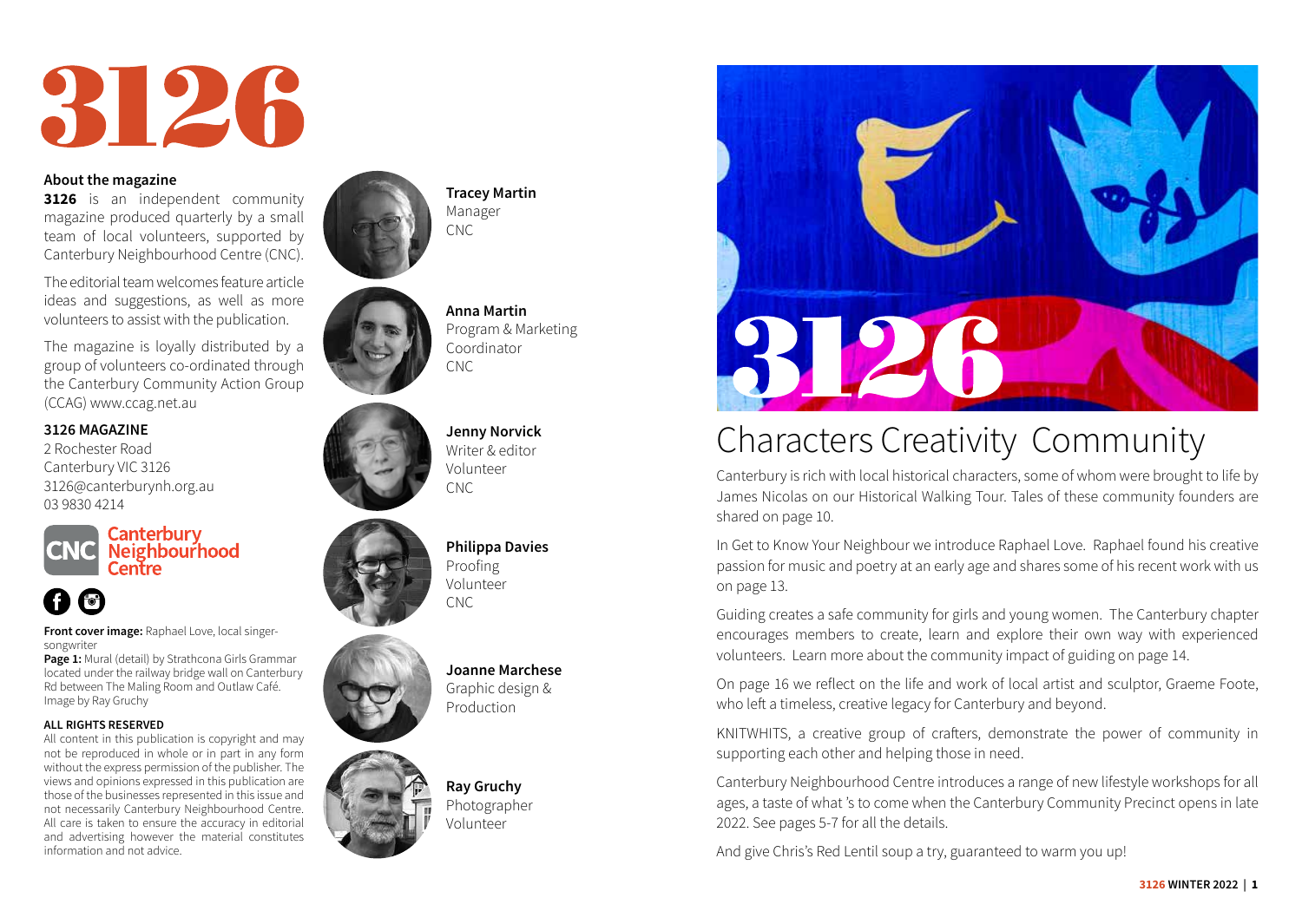# Canterbury Neighbourhood Centre local short courses & activities



# The Arts

# **Nature in art**

Renowned botanical artist Terry Napier will guide you through watercolour techniques to illustrate the botanical world. Monday 9.30am OR 12.30pm (2.5hrs) Term: 8wks \$220

# **Upholstery and soft furnishing**

Reinvigorate that tired piece of furniture or create a new cushion and accessories. Our professional upholsterer will give you the skills and confidence to tackle a range of projects. Tuesday 9.45am OR 12.45pm (3hrs)

Term: 9wks \$275 Wednesday 9.45am OR 12.15pm (2.25hrs) Term 9wks \$250

OR Wednesday 6.45pm (2hrs via Zoom) Term: 9wks \$234

# **Watercolour (beginners welcome)**

Join our watercolour group and explore your creativity. Bring your own project and learn at your own pace. Tuesday 10am (2hrs) Term: 9wks \$234 or sessional \$35

# **Open art**

Explore your own creative style in your chosen art medium – including drawing, watercolour, acrylic, oil or copic markers with art tutor Karen Nield. Tuesday 1pm (2hrs) Term: 9wks \$234 or sessional \$35

# **Expression through art NEW**

Feeling a little stuck? Need some creative inspiration? Or perhaps you are looking to make some life changes? Artist Kerrie Jacobs will guide you through a series of simple creative exercises to re-energise and focus.

Wednesday 10am (2hrs) Term: 6wks \$180

# Wellbeing

### **Buff Bones for osteoporosis\***

A Pilates- based full body workout for bone strengthening and balance, integrated with strength training and functional and rehabilitative exercises. Monday 9.30am (1hr) Term: 10wks \$175 Thursday 9.30am OR 10.45am (1hr) Term: 9wks \$158 or sessional \$20

# **Tai Chi**

A gentle integrated mind and body exercise with a focus on control of movements and breathing for overall wellbeing. Monday 12.30pm OR 1.45pm OR 2.45pm (1hr) Term: 10wks \$175 or sessional \$20

## **Walking groups**

Get fit and make friends. Enjoy a walk through the streets and gardens of Canterbury, ending with a coffee at one of our local cafes. Thursday 9.30am (1hr) Free for CNC members

# **Yoga (beginners to experienced)\***

Hatha yoga uses stretching techniques to release tension, increase flexibility and create a sense of calm. Tuesday 9.15am OR 10.30am (1hr) Term: 10wks \$175 or sessional \$20

# **Zumba Gold**

Zumba Gold combines Latin and international music with a fun and effective workout designed for lower impact than a traditional Zumba. Wednesday 9.30am (1hr) Term: 10wks \$175 or sessional \$20

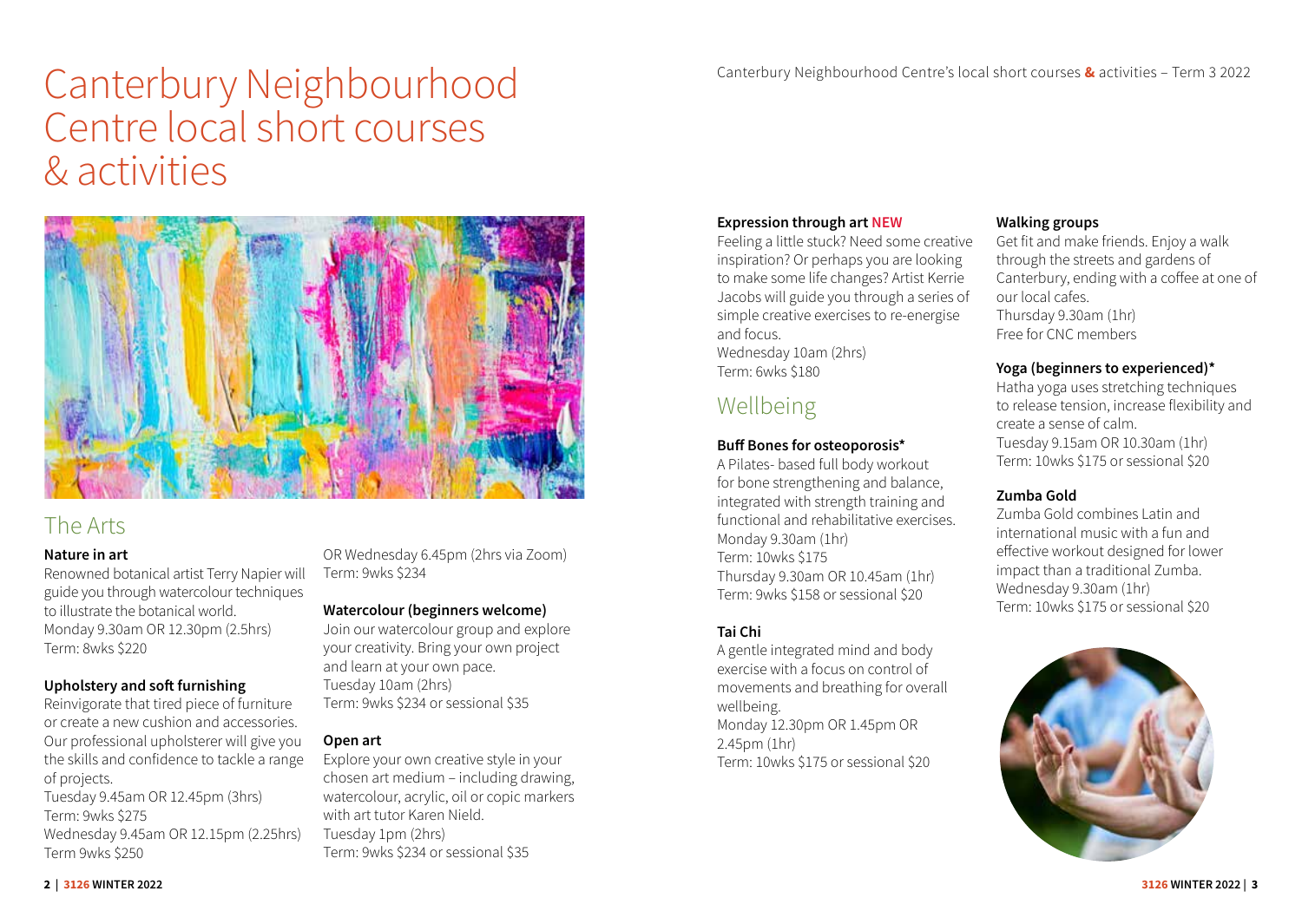# Children & Families

*See also Lifestyle Workshops suitable for families*

# **Structured playgroup**

Facilitated by an early childhood educator, toddlers and pre-schoolers learn new skills through play, games, stories and music. Parents, grandparents or carers are encouraged to join in. Children under 12 months free. Monday 9.30am (2hrs) Term: 10wks \$150

# **Mandarin playgroup NEW**

Meet other families in this friendly playgroup, actively engaging babies, toddlers, parents and grandparents in music, storytelling and games in Mandarin. Facilitated by qualified Mandarin early childhood educator, Jessica Zhuang. Tuesday 9.30am (2hrs) Term: 10wks \$150



# Language

**French absolute beginners** Thursday 1pm (2hrs) Term: 9wks \$215

# **French intermediate (2+ years' experience)\*** Tuesday 1pm (2hrs) Term: 9wks \$215

**French intermediate (3+ years' experience)\*** Monday 1pm (2hrs) Term: 9wks \$215

#### **French advanced (4+ years' experience)\*** Monday 10.30am (2hrs) Term: 9wks \$215

# **Italian beginners**

Wednesday 12.30pm (2hrs) Term: 9wks \$215

**Italian beginners/intermediate (2 years' experience)\***  Wednesday 3pm (2hrs) Term: 9wks \$215

**Italian advanced (4+ years' experience; via Zoom)** Thursday 1pm (2hrs) Term: 9wks \$215

**Italian advanced – Language & Conversation (6+ years' experience)\***  Wednesday 9.30am (2hrs) Term: 9wks \$215

# Lifestyle Workshops

# **Daytime classes**

#### **Dot Mandalas**

Learn how to make beautiful patterns using dot painting techniques with acrylic paints. **Tuesday 19 July 10am (2hrs)**  Workshop: \$65 or Bring a Friend ticket: \$60

**Introduction to Alcohol Ink**  A playful introduction to using alcohol inks to create stunning abstract art. **Tuesday 16 August 10am (2hrs)** Ticket: \$65 or Bring a Friend ticket: \$60

**Floral Native Mosaics** Discover the magic of mosaics making your own floral decorative tile. **Tuesday 23 August 10am (3hrs)** Ticket: \$85 or Bring a Friend ticket: \$80



# **Evening classes**

### **Dot Mandalas**

Learn how to make beautiful patterns using dot painting techniques with acrylic paints. **Wednesday 7 September 7pm (2hrs)**  Workshop: \$65 or Bring a Friend ticket: \$60

# **Declutter your life!**

Are you drowning in clutter? Or simply need help getting organised? Organisation expert, Julie Cliff, will take you through her 6-step system for ditching the clutter. This interactive workshop will be delivered in blended mode (both face to face and online) and includes resources and the opportunity to ask specific questions. **Thursday 4 August 7pm (2hrs)** Ticket: \$20

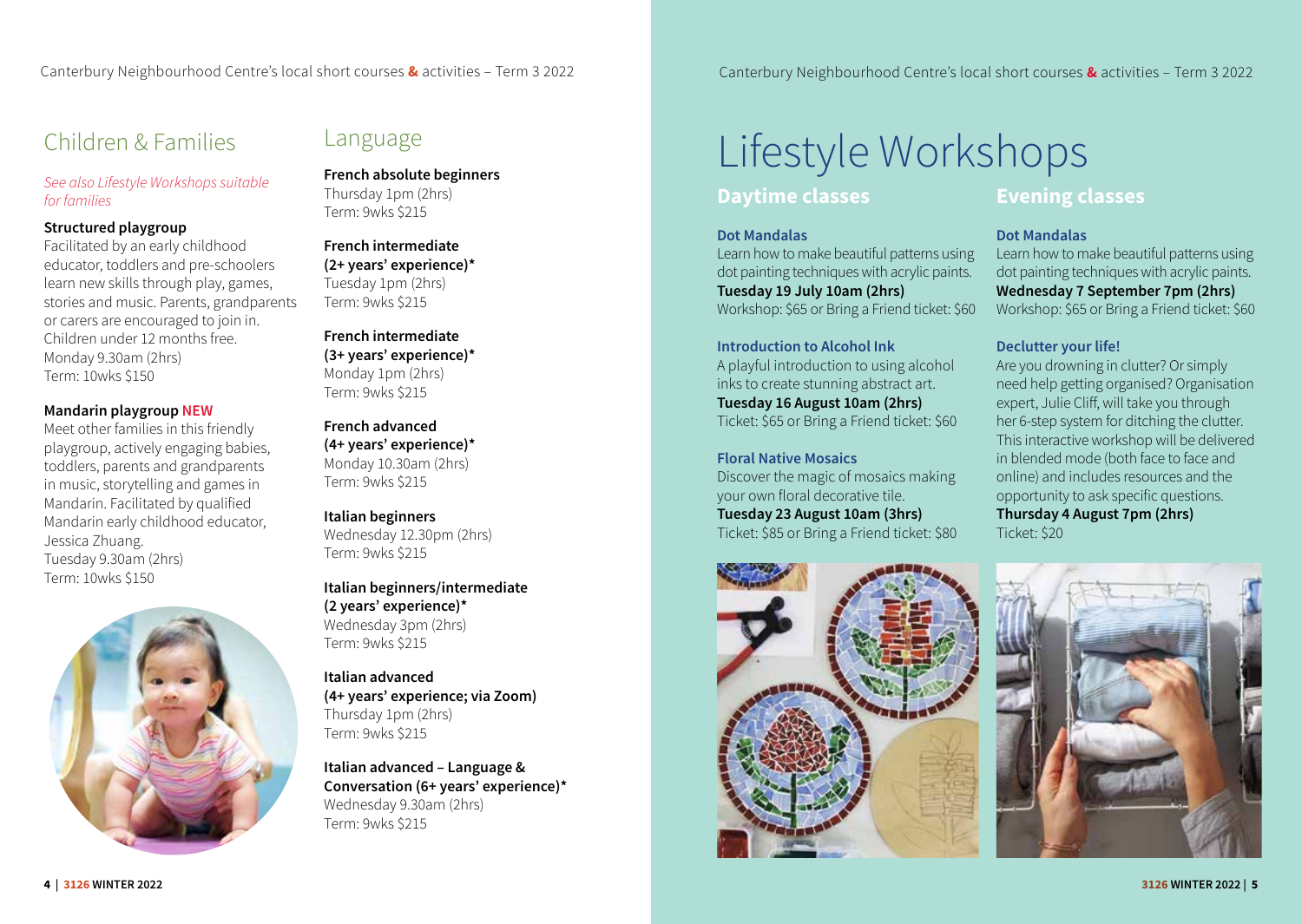# **Staying Safe Online**

Lynette Coulston is an expert IT consultant passionate about empowering people to understand technology. In this pre-recorded workshop, Lynette covers all you need to know about cyber-safety, common scams and easy tips for protecting your digital identity. Highly recommended! **Tuesday 30 August (1hr)**

**online link valid for 24 hrs** Ticket: \$10

# **Sip and Scribble**

A social creative workshop designed to have fun. We provide the art materials, inspiration and the cheese! BYO welcome. **Thursday 11 August 7pm (2hrs)** Ticket: \$65 or Bring a Friend ticket: \$60

**Rice Clay Workshop at Home – all ages** Artist Vivian Qiu will show you how to make rice clay from simple materials from home. This workshop is ideal for all ages and is a unique opportunity to play and create beautiful sculptural forms. **Thursday 20 October 7pm (1hr) online via Zoom** Ticket: \$15



# **Weekend workshops**

**Introduction to Vegie Growing**  Make the most of any available space to grow organic produce from your very own patch. Learn how to convert lawn into food using No-Dig techniques and get the basics right to ensure success before you start. Includes tips and tricks for successfully growing vegies in pots. **Saturday 3 September 10am (2hrs)** Ticket: \$30



# **Preparing your Garden for the Summer Bounty**

Spring is an exciting time to be in the garden and the best time to prepare for the bountiful summer. We cover soil preparation, choice of plants to grow and how to keep them growing well over the hot summer months; as well as how to get them started from seed. **Saturday 1 October 10am (2hrs)** Ticket: \$30

# **Meet the bees!**

**Interactive Bee Workshop – all ages** Discover more about the life of bees and the critical role bees play in a sustainable and productive world. Watch life inside a healthy perspex beehive, search for the queen and learn all about garden pollinators. Feel the beeswax and taste honey varieties too! Fascinating workshop for all ages. **Saturday 27 August 10am (1.5hrs)** Family \$25





# **Intuitive Abstract Art**

Let go and trust your intuition to allow your creativity flow! Art tutor Kerrie Jacobs will give you the confidence to explore abstract painting on paper and then canvas. You will be amazed at what you can create! Includes all materials and afternoon tea.

#### **Sunday 24 July 1pm (3hrs)**

Workshop: \$85 or Bring a Friend ticket: \$80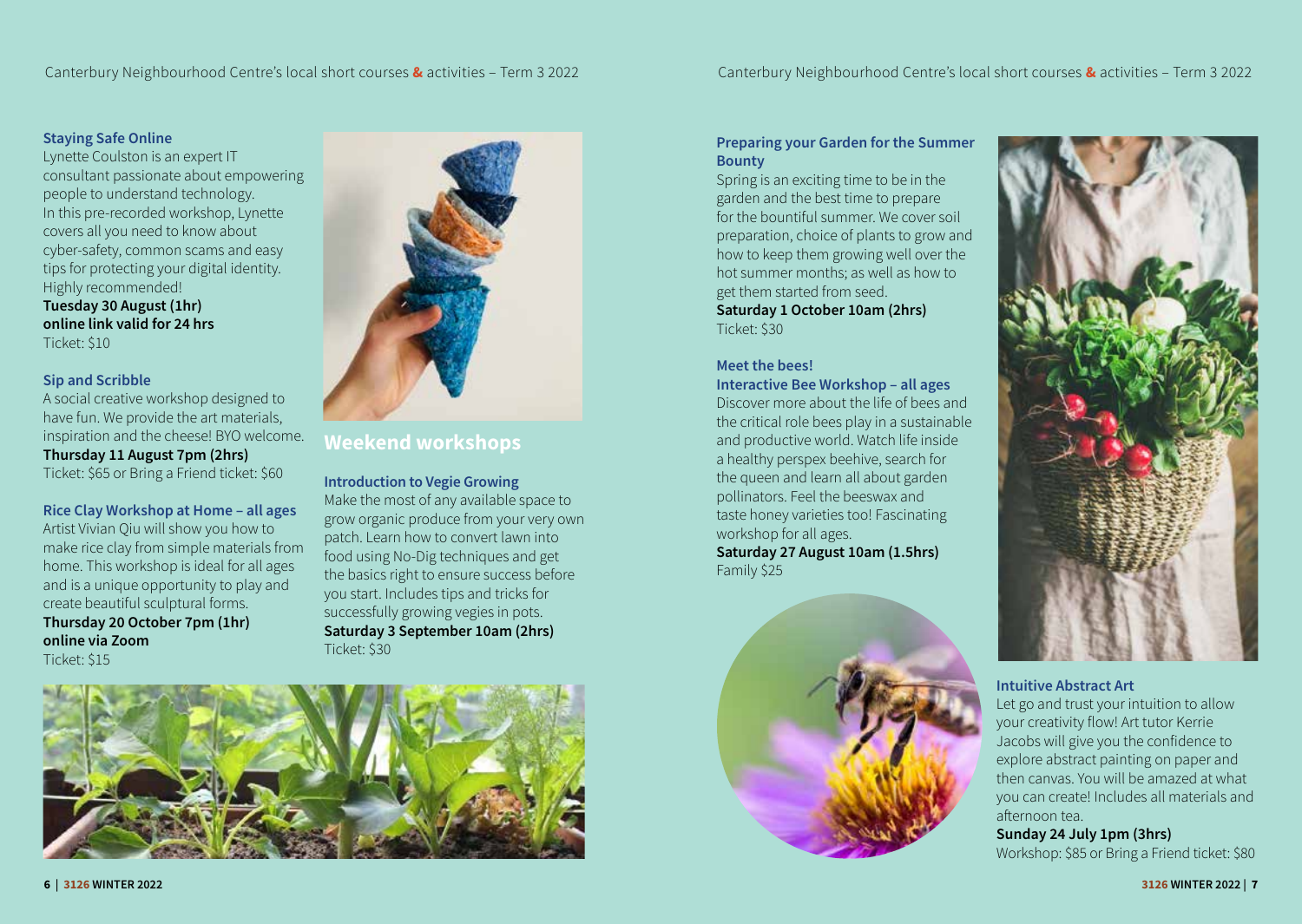# Social

# **Garden Club**

Enjoy guest speakers, exchange plants or seeds and chat with fellow gardeners over afternoon tea. Beginners to experienced green thumbs welcome. Third Wednesday of the month 1pm (2hrs) Annual fee: \$20

# **Mahjong**

A classic game of strategy and skill. New players welcome. Friday 10am (2hrs) Session: \$5

# **Bridge Club**

Wednesday 12pm (5hrs)

# **Writing life\***

Structured lessons to guide you in capturing and sharing your valuable memories and anecdotes from your life and family history. Tuesday 10am (2hrs) Term: 9wks \$215

# **The Written Word with Sue Braint (via Zoom)**

The World of Words: From 'floater' to 'flotsam', 'knights' and 'knaves'. Palindromes and paradoxes. Word lovers and crossword lovers will enjoy this class. Tuesday 10am (2hrs) Term: 4wks \$90

# **Book circles – Maling Rd**

Meet at a local coffee shop for lively discussions on books, films, community activities and events. Second Tuesday of the month 10am (2hrs)

**Free trials available for all classes**

**For class bookings, scan the QR code or visit our website: www.canterburync.org.au Call us:** 9830 4214 **Send us an email:**  office@canterburync.org.au **Follow us:** facebook.com/canterburynh

#### A  $\bullet$ **Have you heard about the new Canterbury Precinct?**

*From 2023 workshops, courses and events will be held in our beautiful new home in Canterbury Gardens. Join our email list [\(www.canterburync.org.au\)](http://www.canterburynh.org.au) to receive our newsletter via email.*





**Classes marked with \* can be taken face to face or via Zoom.** 

# **Looking for work? We can help**

**Job Advocates** provides free, personalised employment and training support. Our Job Advocates can help you find employment resources, training or education opportunities, and can also connect you with other services including health, counselling and housing.



# **Examples of those whom our Job Advocates have helped**

- After working in healthcare all her professional life, Grace resigned as she no longer felt challenged. Looking to expand her skillset, she reached out to us. Based on her interests, we directed her to upskilling (retraining) services so she could work towards the career she wanted. Now, Grace is working towards becoming a teacher and never has to travel far for her classes. Every day she feels inspired to try new things and learn new skills.
- Anna suffered from a chronic health condition which made accessing long term, stable work difficult. Our Job Advocate was able to direct Anna to personalized, professional help.



• Being a young person entering work is challenging. As a university student, Ben didn't have time to balance work with study. Finding work that could accommodate his schedule was taking up his time Ben was falling behind. We connected Ben to employment services and helped him develop his CV and cover letter so he was more likely to succeed.

Your Job Advocate tailors your referral to meet your specific needs. Each community link to whom a referral is made is a trusted partner organisation or service. Appointments are free and available Monday to Friday.

# **For more information, email: help@jobadvocates.org.au or call 9510 5444.**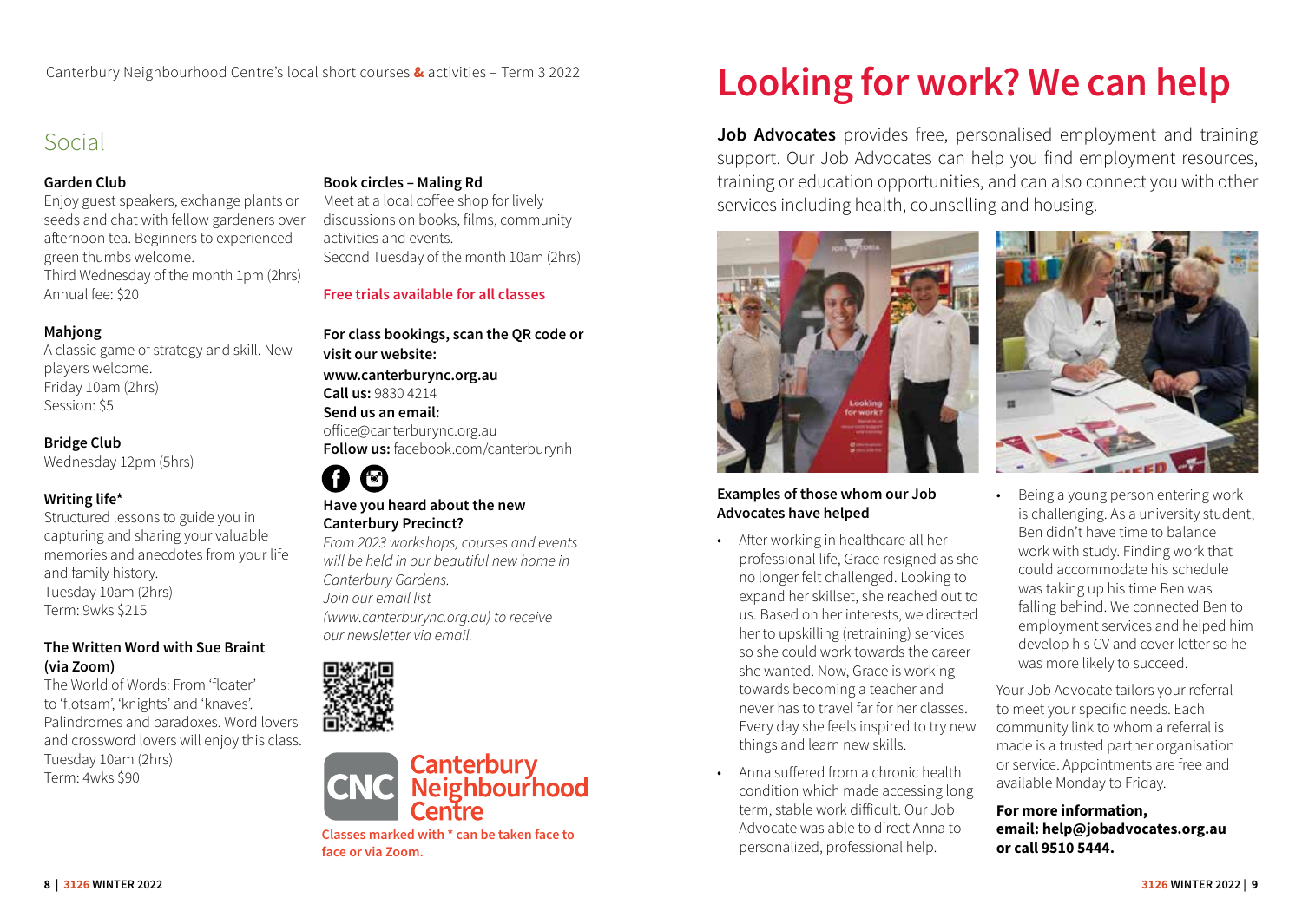

# Canterbury History comes to life

On a sunny Wednesday morning in May, a crowd of locals gathered in Theatre Place for a historical walking tour led by local history buff James Nicolas. The tour was kindly donated by James as part of the celebration of Neighbourhood Houses week across Victoria.

'I grew up in Canterbury where history books were everywhere as both my parents loved history', says James who also remembers his mother had good knowledge of the local area. His passion for Canterbury stories was also fueled by the family dentist, Dr Alan Williams, whose Canterbury practice stood on Maling Road for many years. 'A visit to his chair always resulted in him giving me another piece of Canterbury history', remembers James. Likewise bumping into Dr Williams usually ended with a conversation: 'Now James, have I told you the story behind this shop?'

Since then, James has been researching and writing local history, and has written numerous books including about the life of fascinating Western districts pioneer John Hyland, Fairyland in Kew, a history of the Canterbury Football Club, the Canterbury Scouting Centenary and a history of The Basin Theatre Group among many others. As a former committee member of the Canterbury History Group, James is also the founder of the popular Facebook page: Canterbury (3126) History, Today & Tomorrow which regularly shares historical photographs and personal memories of residents and former residents of Canterbury.

In 2019, James started Canterbury Historical Tours. 'A mate of mine was running Melbourne Historical Crime Tours and when he had excessive bookings

he would ask me to run some of them. I marvelled at his depth of research and his delivery, and how long it took to learn the information and present it in a way that was educational but most importantly, entertaining. This sowed the seed for Canterbury tours as a part-time hobby'.

'Canterbury has a rich history with plenty of stories, particularly about locals who became well-known business people including Maling, Mercy, Sir Aaron Danks, Golding, Howard and Alice Hindson. There is also a long history of generosity in serving the local community. Community was at the forefront of everything they did. Nothing was too much if it meant Canterbury was a better place to live. Their legacy can be found all over the suburb today if you know where to look!'

James' tours are full of fascinating details and historical tidbits that ignite the imagination. One such morsel is William



There is also a long history of generosity serving the local community. Community was at the forefront of everything they did. Nothing was too much if it meant Canterbury was a better place to live.

Malone, an Irishman who ran the Corner Hotel in Richmond, co-founded the Richmond Football Club and then moved to the 'fresh air' of Canterbury, building the grand Canterbury Club Hotel in 1889. A popular drinking spot for travelers, the hotel was delicensed in 1920 after the local option poll voted for the introduction of the dry zone. The hotel passed out of family hands becoming a private hotel and at one point fell from grace, becoming an infamous boarding house. The remnants of the word 'Malones' printed on the hotel brickwork and a beautiful stained-glass window on the corner of Canterbury and Maling Roads are still visible today; a nod to the building's former glory.

#### **Bookings for Canterbury Historical Tours can be made via email: canterburyhistours@gmail.com or by phoning James on 0407 511 057**

**Canterbury Neighbourhood Centre is looking forward to organizing another tour as the weather warms up in spring. Contact the Centre via email to join our tour waiting list: enquiries@canterburynh.org.au**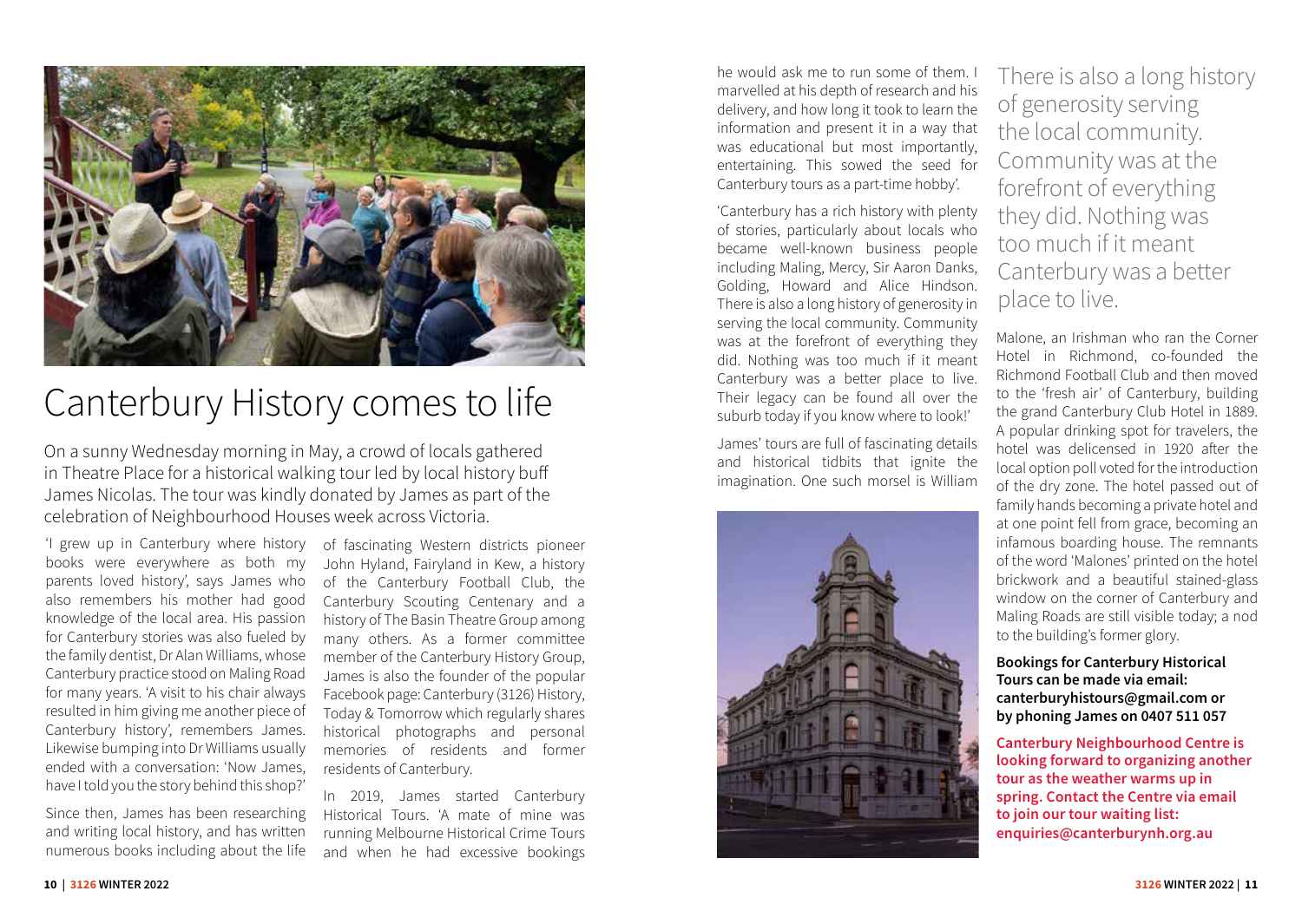# **Get to know your neighbours**

# Raphael Love, singer-songwriter and poet



My name is Raphael Love, I'm 23 and I live in Canterbury. My family heritage is nay too exciting, a little Irish, a little Welsh, a little Spanish.

My journey into poetry began when I was in high school, where I used to write sonnets in the traditional form. However, after reading the works of John Keats, Allen Ginsberg and Jim Morrison (three of my favourites), I learned to step outside of tradition and adopt a more freeform, beat aspect to my writing.

My work brings together fiction writing and poetry in a unique way. My most recent book, *Deep Night California,* is both a fiction novel and poetry collection and can be read either front to back as a novel or can be dipped in and out of as poetry. My readers have found joy in both methods.

Musically, I'm a solo performer, or 'singersongwriter' and I tend to refer to the music I make as Noir Pop – which may bring to mind the music of Jeff Buckley, Radiohead and the Beatles.

I've been writing songs since I was 9 years old. I almost feel like writing songs/lyrics and writing poems really come from different parts of the creative cortex in the brain. Sure, I'll write poetic lyrics often, but it always feels different to raw poetry, that originates from somewhere else.

Inspiration, whether it be musical, lyrical, poetic or just simply an idea, can arrive in your mind at any time. The trick is being ready for it when it does, because if you don't catch it, it'll go like dandelion spores in a wind tunnel. The beautiful thing about it is that there's really no way to force inspiration to arise. Having said that, if something is on my mind that I need to get out, I am often easily greeted by inspiration which I can then form a song or poem around, thus relieving my mind of this weight and having something creative to show for it.

A working day for me will involve rehearsal of live material, editing my work on a novel, recording work, and song writing or poetry-crafting, depending on the flow of inspiration.

As for the future, it's all a cloud. The best I can do is focus on every step before me, keep working to the hardest of my ability and hope that my trajectory meets the moon.

> We watched The Garden State grow beneath our feet And we moved with it In flowing, violet streams of wild nature We shifted We cut away our old holds On a life we thought we knew And dove into the blue

I want to make the same mistakes with you But I want to make them differently

…

- Let Go of the Ellipsis

I have so little doubt That you're the smartest person I know Not because of how much you taught me But because of how much I'm still learning And how you knew it All along

# - I.Q.

I could bury myself A mile deep in sand And still feel the electricity That binds our spirits Sealing them in a dance That only the wildest of gods Could ever replicate

- To Dance With You, Mas

#### **Follow Raphael**

**Instagram: @raphaellove.music Web: www.RaphaelLoveMusic.com or Spotify Book: Raphael Love, Deep Night California, 2020. Available via Amazon.**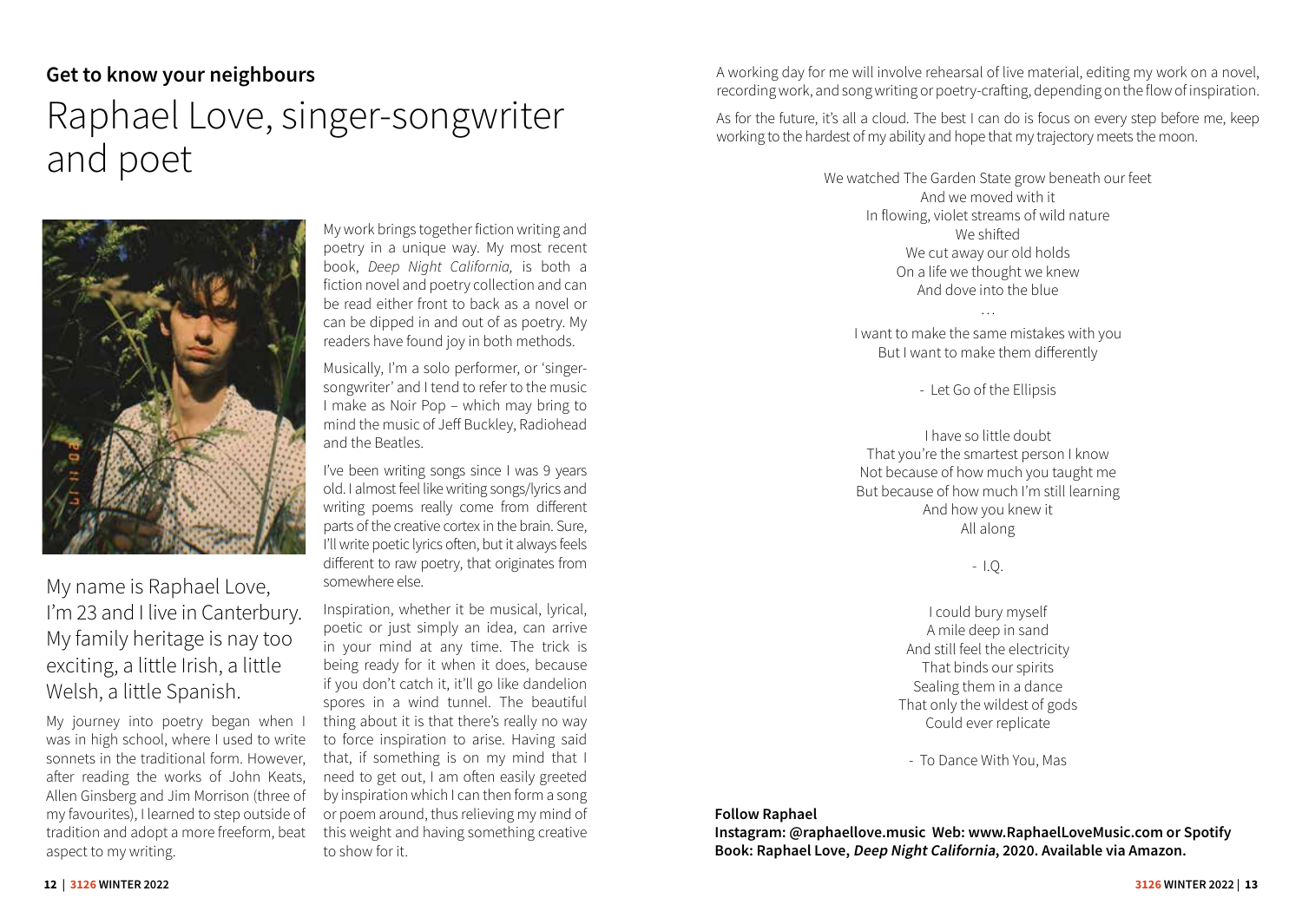# On being a Girl Guide

'When curious, clever girls are free to revel in all their possibilities, the world opens up'

Girl Guides Lighthouse Statement Handbook



The mission of the Girl Guide movement is to empower girls and young women to discover their potential as leaders of their world through a unique program of learning by doing and connecting with others, a program which has been alive for over 110 years.

Girl Guides provides a girls-only space where girls can make friends outside their school network, have fun, try something new and be brave and adventurous, away from many of the social pressures of their day-to-day life.

Girl-led means they decide what they want to do as part of their program, with the support and guidance of female adult volunteers. Girls who belong say they value a free space of their own where they can try out all different ways of being, not just what others think they should be, a safe place where they can escape the judgement and expectations of others.

Girls who belong say they value a free space of their own where they can try out all different ways of being, not just what others think they should be, a safe place where they can escape the judgement and expectations of others.

The girls have the opportunity to engage in outdoor adventures like rock-climbing, canoeing, horse-riding, or camping; or they can develop other skills and interests such as speaking in front of a group, performing on stage, or exploring how to make a difference through advocacy. There is also the opportunity to make new friendships and networks through state-wide gatherings such as the guide camp held during school holidays in the Upper Yarra Valley.

'They can try anything', says Helen Reid, a leader of the Canterbury Guides. 'They can decide they want to learn a new craft, paint their fingernails, try archery, or get wet and muddy on a home-made waterslide. During the recent election campaign, we discussed how our voting system works, and the girls always take part in the annual Clean-Up Australia Day. In the next couple of weekly Guide meetings, we plan to try candle-making, star-gazing and learning the Queen's role as she celebrates her 70th Jubilee. Often when we are doing those activities, they will slip in a question about something that is bothering them and we can chat about navigating friendships, things they have heard on the news and other concerns they have about their world.'

Just recently Canterbury Girl Guides attended the annual Camberwell Showtime Theatre production at the

Hawthorn Arts Centre. The show presents two hours of original music and comedy written, staged and then performed by the local Scouts and Girl Guides in front of family and friends.

A social impact study found that girls showed increased resilience after their time in Guides. They were found to have a stronger ability to adapt, problem-solve and cope when faced with difficulty and had an increased sense of self-worth and confidence.

### **Local Girl Guide groups**

The Canterbury group meets at the Canterbury Guide Hall at 1a Faversham Road on Tuesdays, during school terms. There are also groups in Ashburton, Camberwell, and Kew. Girls from 5-17 are welcome and the group hopes that girls from diverse backgrounds will feel encouraged to join.

#### **Volunteering**

Also very welcome are female adult volunteers for whom there are many and varied roles in supporting the girls and helping to run activities and the organisation.

**To join a group or to volunteer, go to the Girl Guide website, guidesvic.org.au and follow the links or email boroondara@guidesvic.org.au**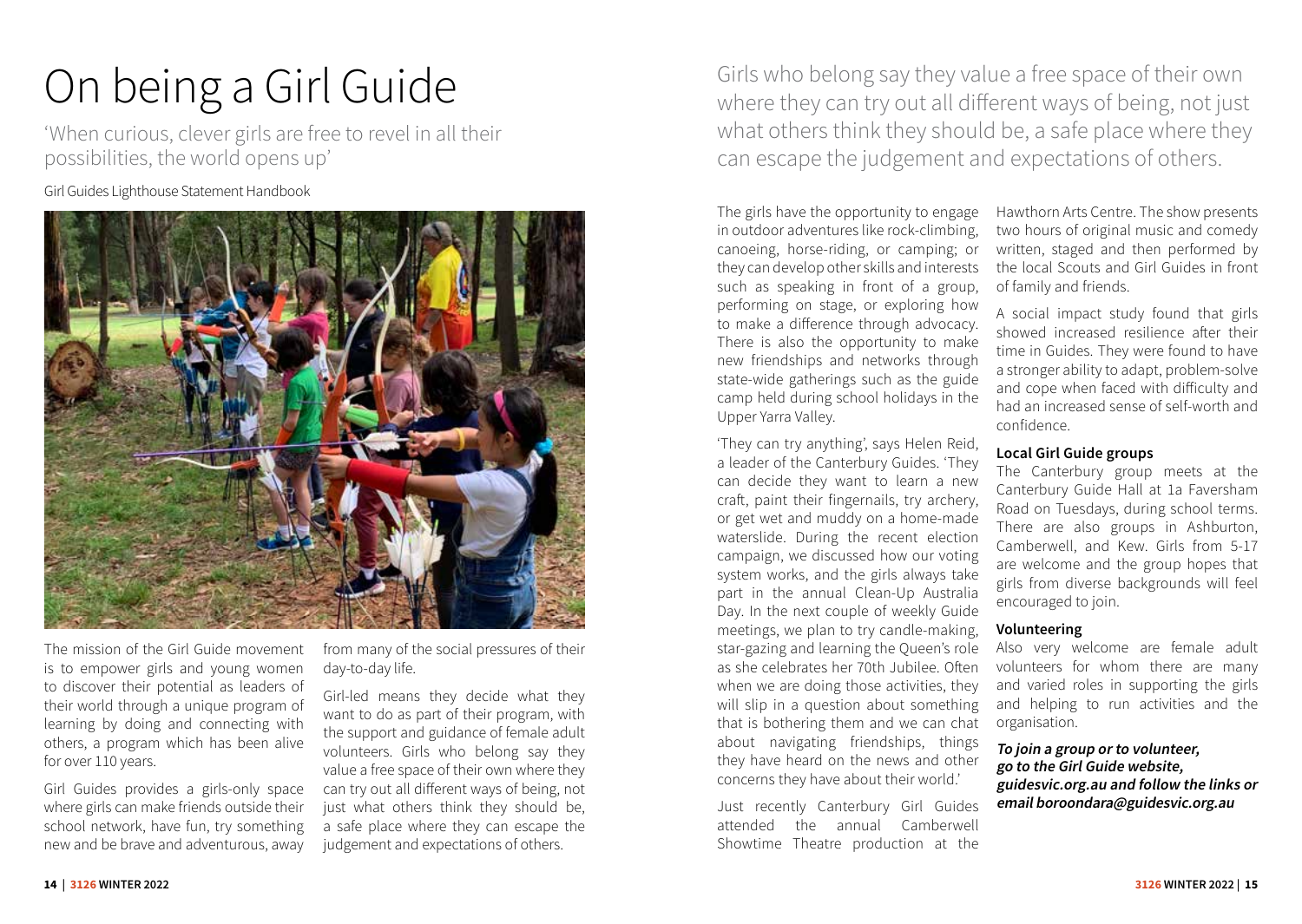# Dragons and Gargoyles – remembering sculptor Graeme Foote

**Ray Gruchy**



As a past Canterbury resident and business owner, sculptor Graeme Foote has left his mark in Canterbury. I became interested in Graeme through my curiosity about the origins of the Camille Claudel sculpture behind the old Malone Hotel stables which I observed on my morning walks. I was finally able to track Graeme down as the creator of this piece, one he created on commission during the time he owned and operated the structural architecture business called Gargoyles and Dragons.

**Graeme Lloyd Foote** was born in 1954 in Melbourne. Originally training as an apprentice stonemason, Graeme switched to jewellery and silversmithing, working with renowned Finish silversmith, Tor Schvank, making fine silver sculptures.

Graeme's work with terra cotta architectural pieces began when he and his wife Angela were renovating an Edwardian home. Unable to source a terracotta dragon for the roof, Graeme set about learning how to make them and once he installed his first dragon he was approached by builders and home renovators to make more. After moving house and starting another renovation, Graeme found himself making terracotta finials (ridges) to match his roof, which again led to more requests for terracotta pieces. Such was the demand that Graeme and his wife Angela founded 'Gargoyles and Dragons', a fulltime studio making terracotta architectural pieces, first at their beautiful Queen Anne mansion in Canterbury, Beltramini, and later in the old post office in Surrey Hills.

Employing a team of sculptors, the business specialised in terracotta architectural pieces such as the dragons, finials, decorative roof ridges and chimney pots, making a major contribution to preserving terracotta heritage features for Federation homes around Australia.

As the business grew, they also introduced the Surrey Sculpture Studio for a range of garden products, fountains and commission artwork.

In 2009, Graeme sold his business to allow himself to work as a fulltime artist. He held numerous exhibitions featuring artwork of human body forms including 'Humanity', 'Book Memories' and 'Six Influential Australian Women'. The latter series was inspired by Graeme's mother who observed how few Melbourne sculptures at the time portrayed women, instead they were of sportsman, war heroes, explorers and pioneers.

Over the years Graeme made many commission pieces for private collections in Australia, USA, UK, Japan, Canada, China and France and he has several pieces in the grounds of the Olinda Garden, Cloudehill.

Recently, I discovered another of Graeme's sculptures on my daily walk. Titled 'School Girl', Graeme made this piece for the Strathcona Art Fair in 2004 and it now stands in the grounds of Strathcona's Junior School.



Graeme Foote passed away in 2021 after a long illness.

I am sure that many Canterbury houses have Graeme's terra cotta pieces as well as the many dragons and gargoyles that watch me as I take my walks around Canterbury.

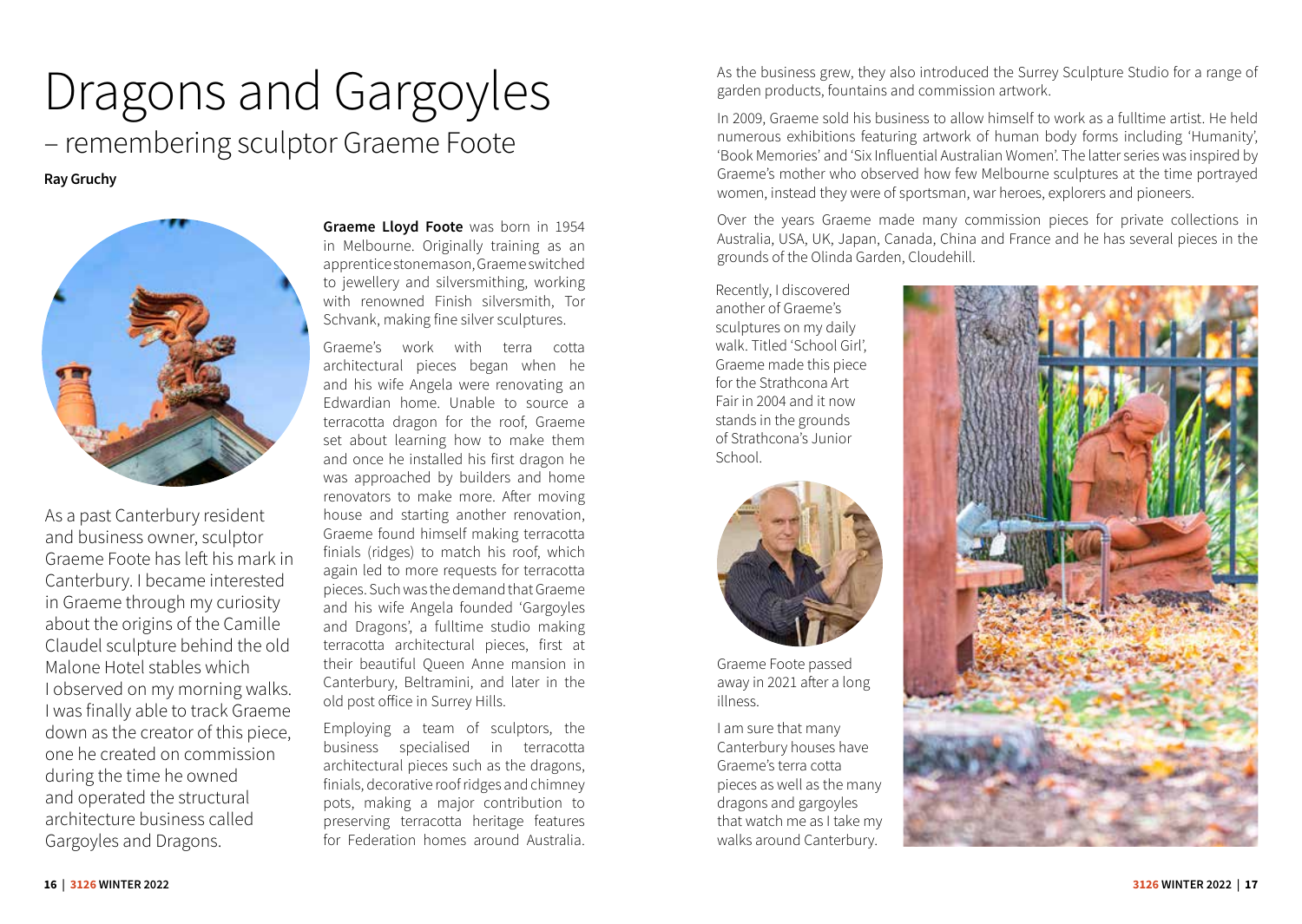# Knitting for a cause

As the cold weather sets in what better time to get the knitting needles out.



"We have even taught someone to knit from scratch and she has become one of our most prolific<br>makers!"

What started as a group of friends knitting over winter has turned into a knitting for charity group that is having a big impact.

"Our name 'KNITWHITS' came about when we started knitting for the St Kilda Mums charity" says member Kay Axsentieff. "Some of us had been knitting together previously as a general get-together – knitting for ourselves, grandchildren, etc when one of the women suggested we become more purposeful and help those in desperate need."

The group started making colourful baby blankets, but soon added blanket sets with matching beanies and then cute knitted teddies. "We have even taught someone to knit from scratch and she has become one of our most prolific knitters!"

KNITWHITS commenced in April 2018 with the first delivery of 17 blanket sets in August 2018 and another 10 in July 2019. However, everything changed with the onset of COVID. With the long days of lockdowns, the group met weekly over Zoom and doubled their efforts with 20 sets delivered in May 2020, a staggering 62 sets in April 2021 and another 64 sets in May 2022. A grand total of 183 completed sets from a very dedicated team – an awesome achievement for a core group of 10 knitters.

The benefits of KNITWHITS extended beyond producing beautiful woollen goods for families in need. Regularly knitting together created a genuine camaraderie among the group and this was a huge psychological benefit for the members involved, particularly during difficult periods of isolation.

Now that lockdowns are over, the group is still going strong and continues to meet fortnightly. Much work is done outside the regular KNITWHITS sessions, but the group still loves getting together, sharing new techniques and patterns and just having a good yarn. "At the end of the year we reward ourselves with an annual Christmas lunch too" says Kay.

Regularly knitting together created a genuine camaraderie among the group and this was a huge psychological benefit for the members involved, particularly during difficult periods of isolation.

makers!" **Do you have a creative passion that you would like to share? Canterbury Neighbourhood Centre is calling for expressions of interest for a regular crafty social group. Knitting, sewing, weaving, scrapbooking or any other craft welcome and the group can be to support a charity or just for fun.** 

**Contact enquiries@canterburynh.org.au to register your interest or send any suggestions.**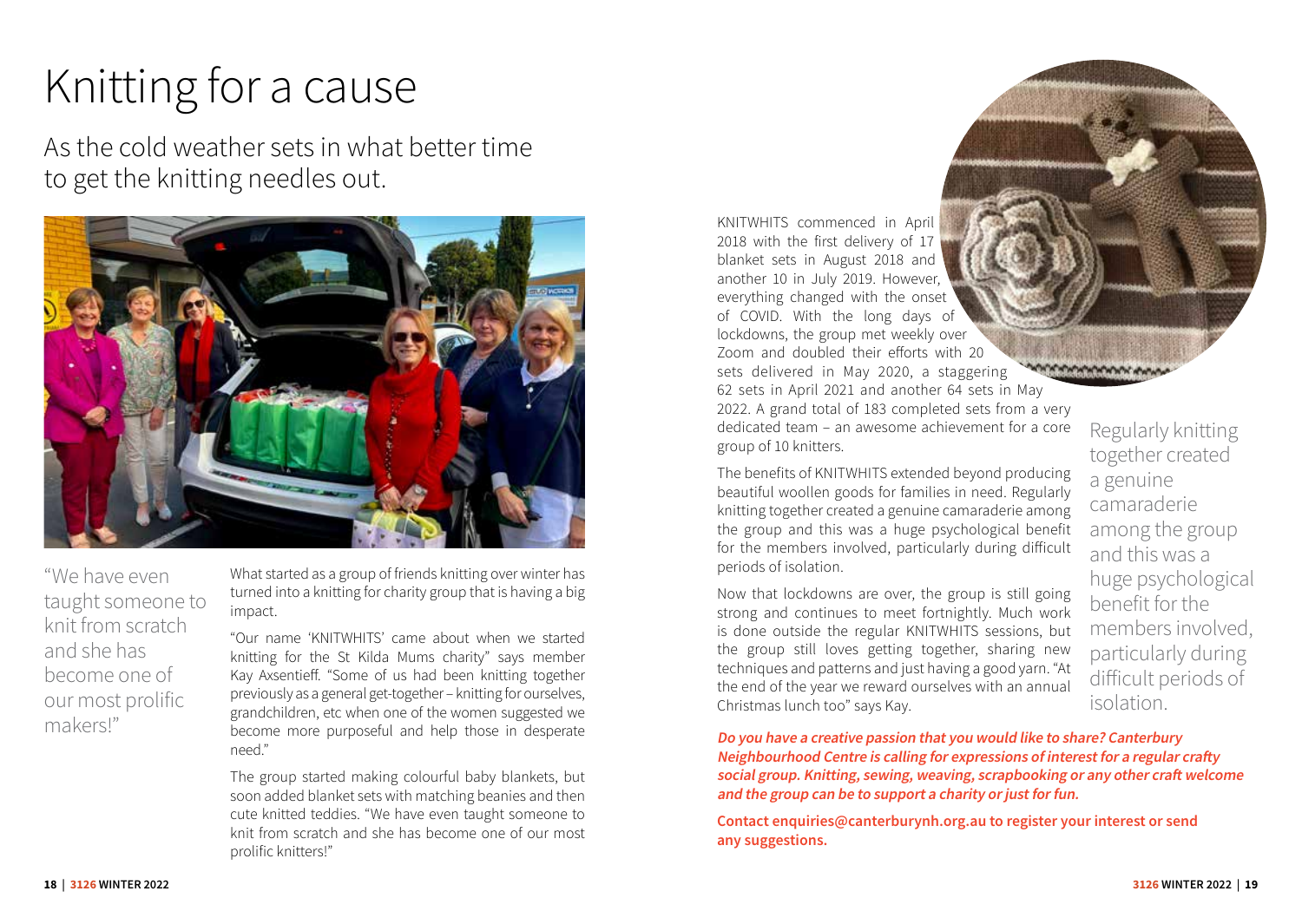# Renovation choices reflect our changing lifestyle priorities

**Rex G. Hirst, Managing Director, Let's Talk Kitchen & Interiors** 



We're now into winter, the leaves have turned yellow, red, orange and are all falling. The weather in Melbourne is now turning cold and the warm jumpers, beautiful scarves and warm boots are appearing, and the Saints are doing well in the footy.



At LTKI, we have had a very busy autumn, and winter is looking pretty busy as well.

Lady Luck must have been looking over us, as we won "Best Kitchen Design" and "Best Kitchen over \$80K" this year in the 2021 HIA annual housing awards.

Recently, we have been fortunate enough to engage three more very well-qualified and experienced interior designers to join our team. We now have ten designers who are here to help, advise, chat, and generally work with our clients to bring their home renovation dreams to fruition.

Renovation trends are always changing and it's interesting to look at client renovation choices over time and what this might tell us about broader social trends.

Ten years ago, our demand was driven by kitchens, with about ninety per cent of our cabinet requests for kitchens and ten percent for bathrooms. In 2022, it's now about forty five percent kitchens and laundries, thirty percent bathrooms, twenty percent wardrobes and five percent libraries, study areas and home offices. It is fascinating to think about how much our lives have changed with COVID lockdowns but also with the growing interest in part-time and flexible working arrangements.

We'll be renovating our showroom here in Canterbury later this year, so we'll get a great reminder of just how much stress we cause when we invade our clients' homes to execute their renovations! While we always do our best to ensure things go smoothly, there is always a hiccup or two and it's good for us to be reminded of just how stressful such activities can be for our clients.

As a sidenote, after 32 years together my lovely partner, Judith, and I got married last week. So my life and business partner is now my wife. WOW!

How about that? You can't rush these things, you know!

LET'S TALK KITCHENS **& INTERIORS** 



**Let's Talk Kitchens & Interiors Canterbury Studio 194 Canterbury Road Canterbury, VIC 3126 (03) 9888 5100 info@ltki.com.au**